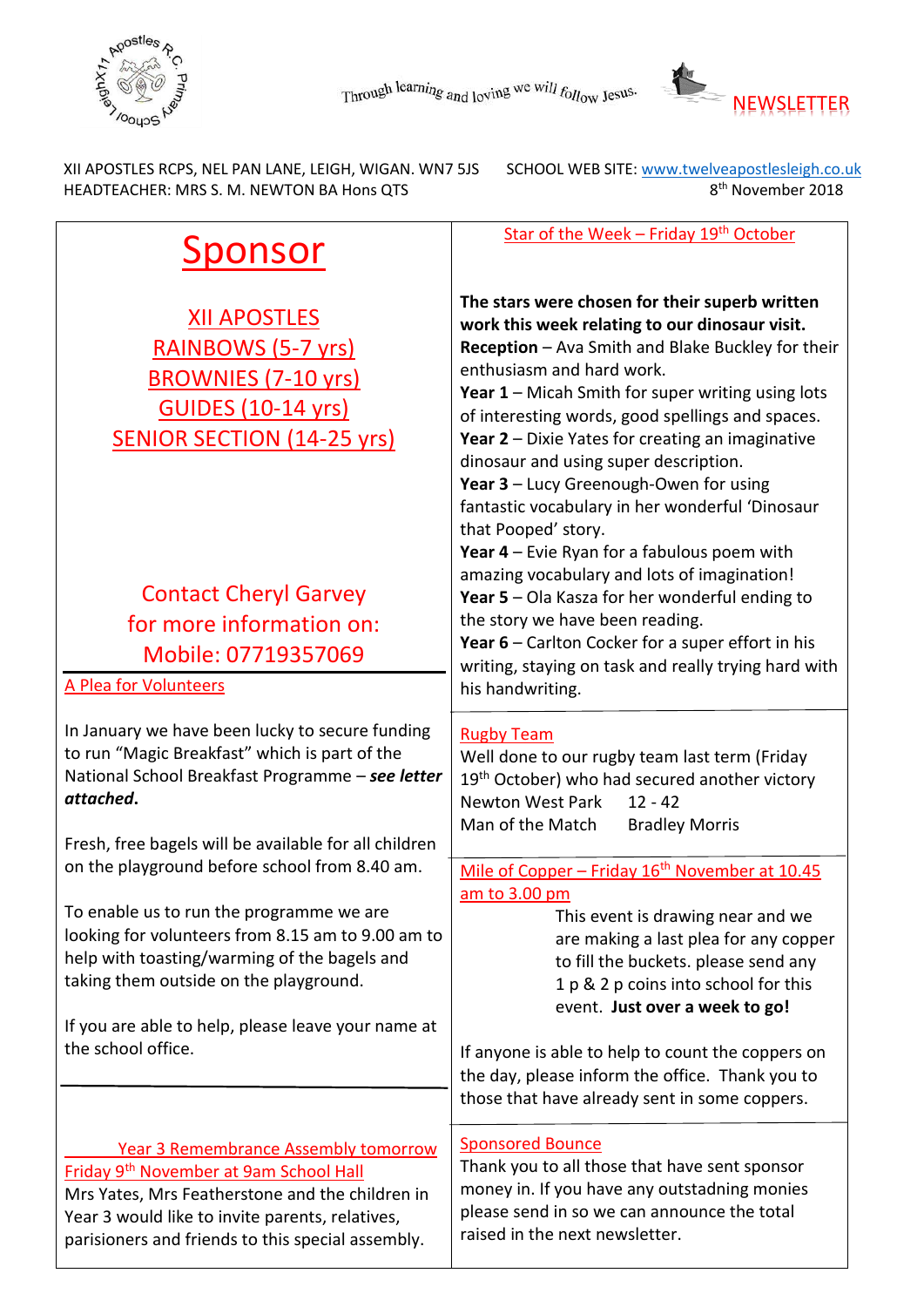| Monday 19 <sup>th</sup> November - Other Faiths Week<br>Judaism<br>All year groups will be finding out about<br>Judaism throughout the week.<br>Year 4 will be visiting Manchester Jewish<br>Museum and Synagogue on Monday 19th<br>November and Year 2 will be visiting a Synagogue<br>in Liverpool on Tuesday 27 <sup>th</sup> November.<br>Miss Hitchen and Mrs Whitton will send out<br>letters with more information.                                                                                                                               | <b>Collective Worship this term</b><br><u>Year 5 Friday 23<sup>rd</sup> November at 3.00 pm -</u><br>Parents, carers, friends and relatives<br>are invited to join Mr Rowland and<br>the children in Year 5 in prayer at the<br>end of the day.<br>Year 4 – Friday 7 <sup>th</sup> December at 9.00 am<br>Parents, carers, friends and relatives<br>are invited to join Miss Hitchen and<br>the children in Year 4 in prayer at the<br>start of the day.          |
|----------------------------------------------------------------------------------------------------------------------------------------------------------------------------------------------------------------------------------------------------------------------------------------------------------------------------------------------------------------------------------------------------------------------------------------------------------------------------------------------------------------------------------------------------------|-------------------------------------------------------------------------------------------------------------------------------------------------------------------------------------------------------------------------------------------------------------------------------------------------------------------------------------------------------------------------------------------------------------------------------------------------------------------|
| <b>Future Friends Events</b>                                                                                                                                                                                                                                                                                                                                                                                                                                                                                                                             | <b>Diary Dates for This Half Term:</b>                                                                                                                                                                                                                                                                                                                                                                                                                            |
| Own Clothes Day - Friday 23 <sup>rd</sup> November - Donations<br>for the Christmas Hampers<br>The Friends would like to make up Christmas hampers<br>to raffle and raise funds for school. This year the<br>hampers are mixed rather than themed, with an<br>assortment of wine, beer, biscuits, tinned foods -<br>savoury and sweet, chocolates, sweets, nuts, sauces,<br>jams, pasta, rice, etc                                                                                                                                                       | Monday 3rd December Year 1 Theatre Trip - Stick Man<br>Departing at 9.30 am and returning at approximately<br>12.30 pm - a letter with more detail has been sent<br>out.<br>Advent Mass - Wednesday 5 <sup>th</sup> December<br>in school<br>Parents, relatives and parishioners are invited to join<br>Father Kieran, staff and children in school to celebrate<br>mass to mark the beginning of Advent.<br>Year 2 Christmas Performance                         |
| The idea is that each class will be allocated a specific<br>food group to bring in. The children are invited to<br>wear their own clothes and donate an item of food<br>from the list below. These items will then be used to<br>make the mixed hampers.<br>Reception - e.g. Packets of rice, noodles,<br>pasta, soup<br>Year 1 - e.g. Nuts, crisps, Pringles, tortillas,<br>Bombay mix, nibbles<br>Year 2 - e.g. Biscuits, chocolates, sweets -<br>$\bullet$<br>Haribo's, jelly babies<br>Year 3 - e.g. Tins of savoury foods - soup, veg,<br>$\bullet$ | Wednesday 12 <sup>th</sup> December at 2.30 pm<br>Thursday 13 <sup>th</sup> December at 6.00 pm<br><b>Christmas Parties:</b><br>Infants – Monday $17th$ December at 1.30 pm<br>Year 3 & 4 - Tuesday 18 <sup>th</sup> December at 1.30 pm<br>Year 5 & 6 – Wednesday 19 <sup>th</sup> December at 1.30 pm                                                                                                                                                           |
| beans, tuna, corned beef<br>Year $4 - e.g.$ Tins of sweet foods $-$ fruit,<br>٠<br>custard, rice pudding<br>Year 5 - e.g. Jars - curry sauce, pickles, jam,<br>$\bullet$<br>pasta sauce<br>Year $6 - e.g.$ 50p each $-$ to supplement<br>$\bullet$<br>hampers with shortage items<br>Second Hand Toy Sale - Friday 7 <sup>th</sup> December<br>A chance to have a clear out before Christmas! The<br>children really look forward to this event Please start                                                                                             | End of Term Mass at XII Apostles Church<br>Thursday 20 <sup>th</sup> December at 9.00 am led by Year 4.<br><b>Goodbye and Good Luck</b><br>Miss Peplow, a teaching assistant in Year 1 and<br>also a breakfast club supervisor is leaving us to<br>start a new job tomorrow Friday 9 <sup>th</sup> November<br>after the half term break. On behalf of the staff<br>and myself we want to wish her good luck in her<br>future career. She has provided invaluable |
| to save unwanted toys, books, DVDs and send into<br>school the week before.<br><b>Christmas Coffee Morning</b><br>Christmas Coffee Morning and Christmas Hat Parade -<br>Monday 17 <sup>th</sup> December at 9.00 am.                                                                                                                                                                                                                                                                                                                                    | support to particular children in Year 1.<br><b>Congratulations</b><br>Miss Jenkins a teaching assistant in KS1 had a<br>baby girl Aria Lily born on 3rd November 8lbs 4oz.<br>Mother and baby are doing well.                                                                                                                                                                                                                                                    |